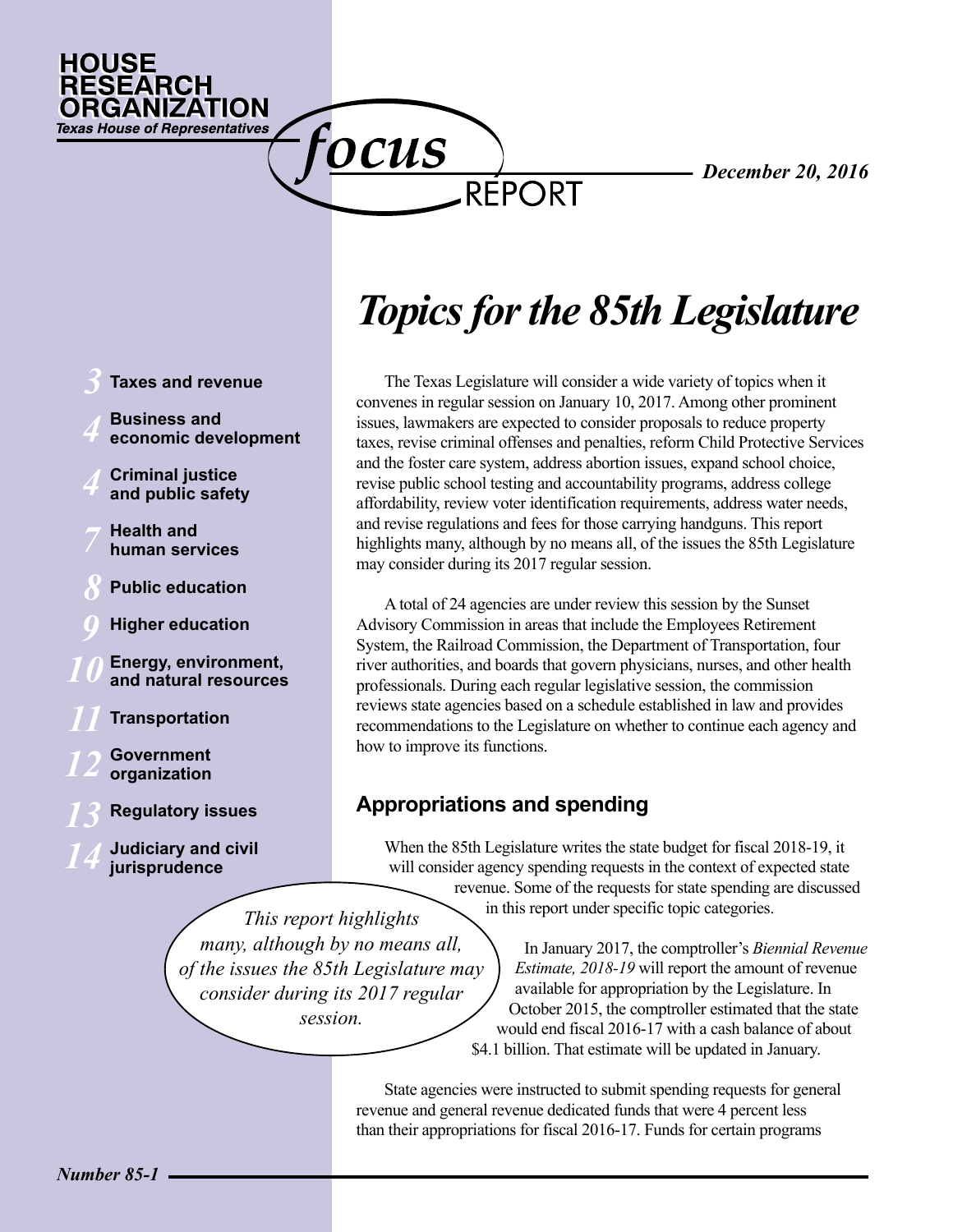were exempted from these reduction requirements, including amounts necessary to maintain funding for the Foundation School Program and Child Protective Services and to maintain public safety resources in the state's border region. The instructions also exempt from the 4 percent reduction the money used to maintain funding for behavioral health services programs, which could apply to several state agencies. Also exempt from the reduction were funds needed to maintain current benefits and eligibility in Medicaid, the Children's Health Insurance Program, the foster care program, the adoption subsidies program, and the permanency care assistance program, which provides financial support under certain circumstances to relatives and others who become foster parents.

Under the Texas constitutional spending cap, state spending not constitutionally dedicated to particular purposes may not increase from one biennium to the next beyond the rate of growth in statewide personal income adopted by the Legislative Budget Board (LBB) unless the cap is waived by a majority vote of both houses of the Legislature. On December 1, the LBB adopted a projected state personal income growth rate of 8 percent from fiscal 2016-17 to fiscal 2018-19. Subject to revisions in the revenue forecasts and subsequent appropriations, this limits spending from non-dedicated tax revenue in fiscal 2018-19 to \$99.9 billion, up from \$94.6 billion.

Legislators may consider proposals to use the state's Economic Stabilization Fund ("rainy day fund") for fiscal 2017 spending. As required by Government Code, sec. 316.092, the Select Committee to Determine a Sufficient Balance of the Economic Stabilization Fund recently determined \$7.5 billion to be a sufficient minimum balance for the fund for fiscal 2018-19.

Lawmakers could debate whether to revise how the state's budget is developed and formatted, including using programs, rather than strategies, for listing agency appropriations and implementing "zero-based budgeting," in which each item within an agency's budget is set at zero at the beginning of the budget-writing process.

#### **Strategic fiscal review of certain agencies.**

Sixteen agencies will undergo Strategic Fiscal Review during this budget cycle, which is a process designed to examine the performance and cost-effectiveness of state agency operations. As part of the process, the LBB will collect detailed data on each agency's programs and examine alternative program funding levels and methods. It will also study the relationship of each agency's programs to its mission and statutes, as well as each agency's implementation of directives and use of certain funds for programs. The 16 agencies listed below represent seven budget articles.

- Facilities Commission
- Department of Family and Protective Services
- Department of State Health Services
- School for the Deaf
- School for the Blind and Visually Impaired
- University of Texas at Austin
- Texas A&M University at College Station
- Texas Tech University
- University of Houston
- University of North Texas
- Texas State University
- Texas A&M AgriLife Extension
- Texas A&M AgriLife Research
- Texas Department of Criminal Justice Correctional Managed Health Care
- Department of Agriculture
- Lottery Commission

Lawmakers may consider legislation to place requirements for the strategic fiscal review into statute.

**Supplemental appropriations for fiscal 2017.** The 85th Legislature will consider additional spending for the current fiscal year. General revenue funding for Medicaid-related entitlement programs is expected to run out in 2017. The most recent estimate available for the Medicaid-related shortfall in the budget is \$1.6 billion in general revenue and \$3.4 billion in all funds. Other supplemental appropriations could be considered, including funding for critical needs requests at the Department of Family and Protective Services, including more funding for Child Protective Services.

**Dedicated revenue.** Lawmakers may discuss the use of statutorily dedicated accounts in the state budget. Government Code, sec. 403.095 requires the comptroller to include in the estimate of funds available for generalpurpose spending the amounts in general revenue dedicated accounts expected to exceed appropriations from those accounts. The 84th Legislature appropriated \$7.8 billion in general revenue dedicated funds for fiscal 2016-17, an increase of \$422.5 million from fiscal 2014-15. The LBB reports estimated balances of about \$3.5 billion in general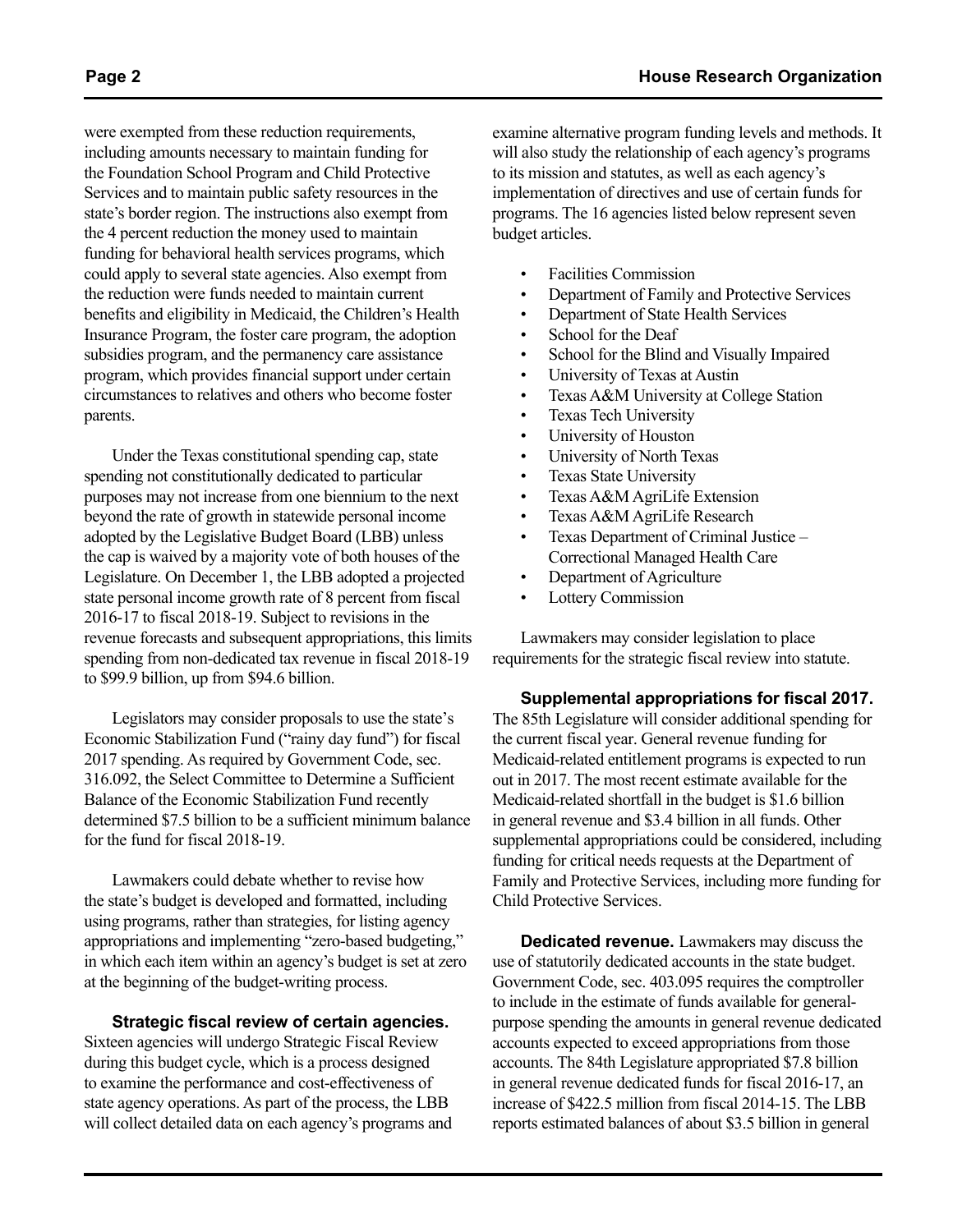revenue dedicated accounts available to be counted toward budget certification for 2016-17 general revenue fund appropriations.

Lawmakers may consider proposals to stop using dedicated accounts to certify the budget or for purposes other than those for which they originally were intended. Other proposals could include reducing revenue collection in these accounts by lowering or suspending fees.

**Rainy day fund.** Lawmakers could debate revisions to the purpose and uses of the rainy day fund. They may consider proposals to use part of the fund for debt relief, infrastructure projects, or unmet state needs or to reduce taxes, as well proposals to reduce the "sufficient balance" in the fund.

**Spending limits.** Legislators may consider revising the current limits on state expenditure growth or imposing new ones. This could include proposals to limit the rate of expenditure growth to a measure based on population and inflation or another similar measure, as well as proposals to impose statutory limits in addition to the existing constitutional limits.

## **Taxes and revenue**

The 85th Legislature may consider a number of proposals to reduce the tax burden on property owners, as well as to exempt certain products from the sales tax.

**Property appraisals.** Lawmakers may debate bills aimed at increasing transparency in local property appraisal districts. When a property taxpayer disagrees with a county appraiser's valuation of a property, the taxpayer may appeal it, first to the appraisal district and then to an independent appraisal review board (ARB). The Legislature may consider proposals to establish standards or a funding source for ARBs to maintain their independence from appraisal districts. Proposals also may include making the chief appraiser of a local taxing district an elected position.

Lawmakers also may consider setting a limit on the amount by which a property's appraised value may increase in a year.

**Truth in taxation.** Current law requires certain taxing districts to receive voter approval before increasing the effective tax rate by more than 8 percent and when more than a certain percentage of residents petition the district. Lawmakers may examine proposals relating to these "rollback elections" or other local elections, including legislation that would require bond elections to be held on the uniform election date in November or require the ballot proposition to appear in a certain form.

**Bond election ballot language.** Lawmakers may discuss requiring more disclosure of the impact on property taxes from local bond propositions. Proposals could include requiring local jurisdictions, such as cities, counties, and school districts, to state how much total debt the governmental entity has assumed and how much property tax an average homeowner would have to pay to defray existing debt and repay the proposed bonds.

**Commercial property appraisal.** Lawmakers may consider ways to address concerns about differences between the appraised value and market value of commercial properties. Proposals could emerge to modify the appeals process by narrowing the definition of what constitutes a comparable commercial property. Other proposals could involve requiring price disclosures on all real estate sales.

**Agricultural valuation.** Lawmakers in 2017 may again consider proposals on agricultural valuation for property tax assessment. Land used for agricultural purposes may be appraised based on its capacity to produce income from those activities, rather than on market value. Bills considered but not enacted during the 84th Legislature in 2015 included one that would have allowed certain sustainable farms and community gardens to receive the agricultural valuation and another that would have expanded the circumstances under which rollback taxes applied following a change in use of the land. Similar proposals may emerge during the regular session of the 85th Legislature.

**Sales tax exemptions for certain products.** Current law levies a 6.25 percent sales tax on retail sales on most non-essential products. Legislators may consider exempting certain products, including diapers, feminine hygiene products, or certain marine vehicles. Lawmakers also may consider creating a sales tax holiday for students buying textbooks.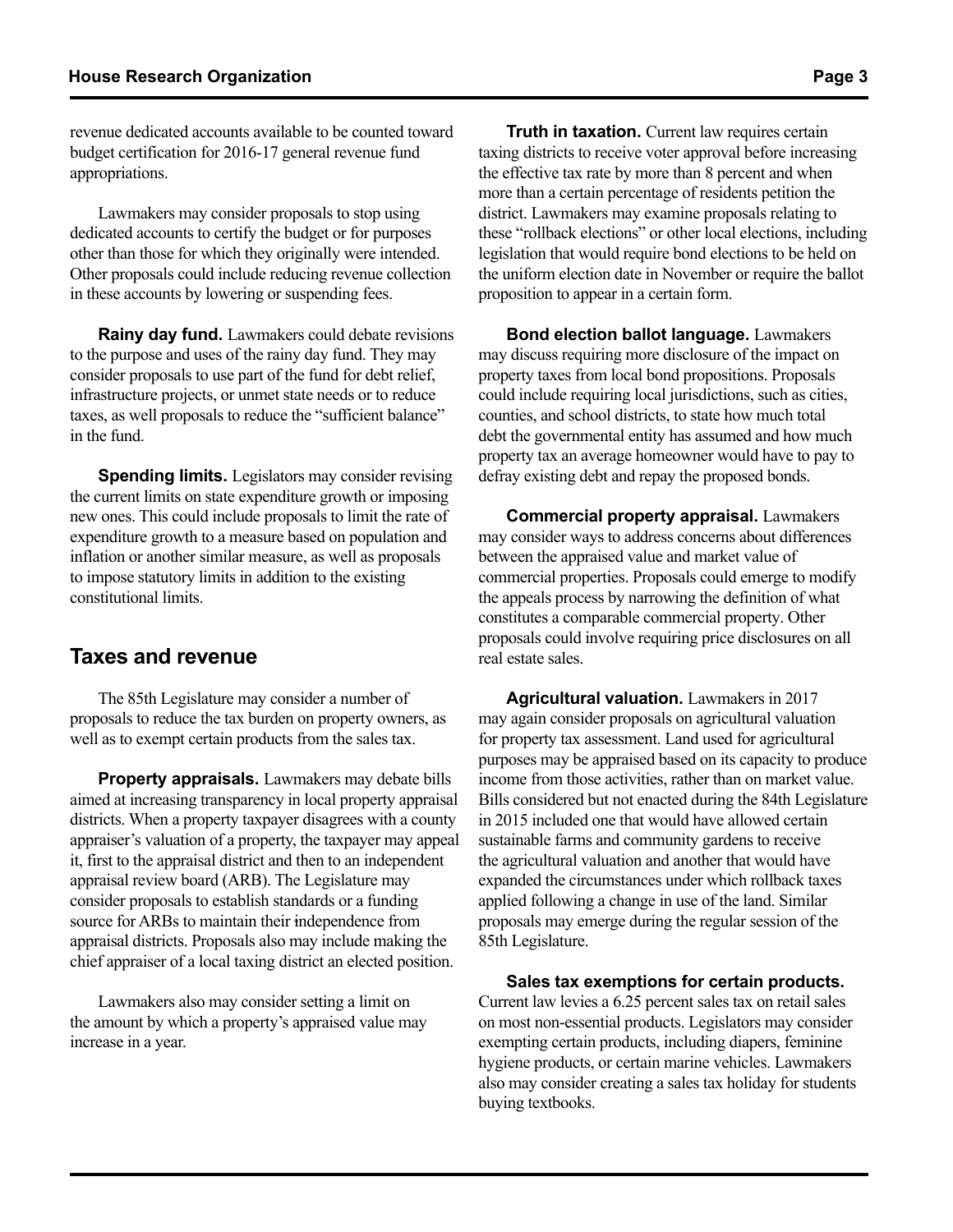## **Business and economic development**

The 85th Legislature may consider proposals on business regulations and incentives and on occupational licensing.

**Texas Economic Development Act.** Lawmakers may consider proposals in 2017 to increase state oversight of agreements reached under the Texas Economic Development Act. Tax Code, ch. 313 allows school districts in Texas to enter into agreements with businesses for projects in the state that would create a certain number of qualifying jobs. In exchange, the company's property tax burden is temporarily reduced. The House Ways and Means Committee has studied ch. 313 following the release of a State Auditor's Office report that noted that Texas did not verify certain information submitted by school districts and businesses.

**Criminal history and job applications.** The Legislature may consider proposals regarding "banning the box," which refers to a question on employment applications asking about criminal convictions. Proposals may include restricting the ability of municipalities to enact "banning-the-box" ordinances that apply to certain businesses operating within the municipality or, conversely, prohibiting state agencies from asking about criminal history at certain stages of the hiring process.

**E-Verify.** Lawmakers may consider statutorily requiring state contractors to use the federal E-Verify system to check whether potential employees are allowed by law to work in the United States. The Texas attorney general issued an opinion holding that a December 2014 executive order issued by the governor requires state contractors to use E-Verify, and the Legislature may consider codifying that requirement.

**Designated doctors.** Proposals may emerge to revise training and certification requirements for doctors who are designated by the Texas Department of Insurance (TDI) to answer questions about work-related injury or occupational illness. TDI's Division of Workers' Compensation requires that designated doctors undergo specific training and receive a special certificate from the state, subject to renewal every two years. The Legislature may consider proposals to reduce training requirements or frequency of recertification.

**Minority shareholder rights.** Minority shareholders may be entitled to a fair-market value buyout of their position if a court finds that they have been oppressed by the majority shareholders. In its 2014 opinion in the matter of *Ritchie v. Rupe*, the Texas Supreme Court modified the criteria used to determine if a minority shareholder has been oppressed. Lawmakers may consider proposals to place in statute a definition or set of criteria for making such a determination.

**Occupational licensing.** The 85th Legislature may consider proposals to reduce certain education and training requirements for occupational licensing or to streamline the process for obtaining licenses. Lawmakers also may consider requiring licensing regimes to undergo review by the Sunset Advisory Commission.

**Union dues.** Current law allows employees of state and local governments, including school districts, to request the automatic deduction of union membership fees from their paychecks. The political subdivision pays the union directly after the deduction. Lawmakers may consider proposals to limit or eliminate these automatic deductions.

# **Criminal justice and public safety**

Lawmakers may consider new criminal offenses and changes to the state's criminal procedures. Criminal offenses outside the Penal Code could be examined to determine if they are too broad, would be better handled by civil law, or are unnecessary because they involve actions covered by other criminal laws. Proposals may emerge to prohibit arrests for low-level, class C misdemeanors or to expand use of the current cite-and-summons law, which allows peace officers to issue a citation and a summons to appear in court, rather than arrest and take a suspect to jail. Increases in criminal penalties could be debated, including penalties for intoxication offenses such as manslaughter and assault.

**Law enforcement.** Lawmakers could consider amending a law on the reporting of peace officer-involved shootings. In 2015, the 84th Legislature required law enforcement agencies to report to the attorney general on certain of these shootings. The attorney general's office has posted on its website the reports on individual shooting incidents and an annual report for 2015. Lawmakers could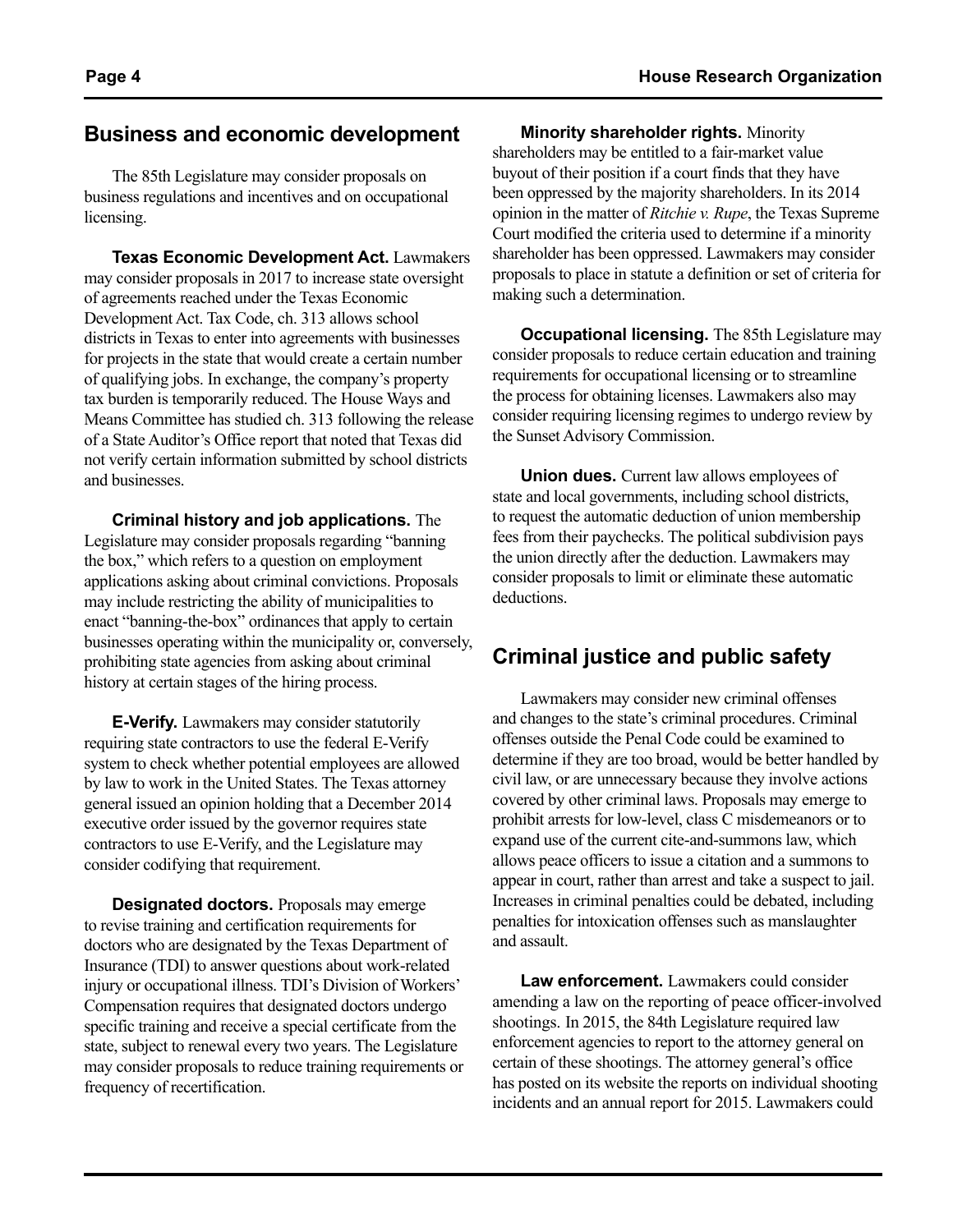consider requiring the reporting of more information about the officers and information on incidents in which other types of injuries occur. They also might debate whether to create a penalty for law enforcement agencies that are not complying with the 2015 law.

Increasing punishments for killing or injuring peace officers could be a topic for debate by the 85th Legislature. Calls to examine penalties for such crimes followed the recent killing of peace officers in Texas and other states. Under current Texas law, murder of a peace officer is a capital crime punishable by death or life without parole if the officer was acting in an official capacity and the person committing the crime knew the victim was a peace officer. Legislators could consider increasing penalties for other crimes in which peace officers are the victims or expanding the state's hate crime law to include crimes committed against peace officers.

The 84th Legislature established requirements for body-camera policies and a grant program to help local law enforcement agencies defray the cost of body cameras worn by officers. Lawmakers in 2017 may debate proposals about storing the data and records from body cameras and presenting digital evidence in court.

**Adult prison, probation, and parole.** According to June 2016 projections by the LBB, the state's prison capacity will exceed offender population by about 5,000 during fiscal 2017 and 2018, which could prompt proposals to save the state money by closing a Texas correctional facility. Since 2011, the Texas Department of Criminal Justice (TDCJ) has closed three facilities, and the agency's budget request includes the proposed closing of a 450-bed facility and the repurposing of another 667-bed facility, both in Houston. Proposals to close other state and private facilities also could emerge.

TDCJ's use of administrative segregation, also known as solitary confinement, could be debated by the 85th Legislature. Texas held 4,193 offenders in solitary confinement at the end of October 2016, which constitutes about 2.9 percent of the total population incarcerated by TDCJ. This is a decrease from the 6,564 held in administrative segregation at the end of fiscal 2014 and the 9,542 held at the end of fiscal 2006. Proposals could emerge to limit the use of administrative segregation. The Legislature might require TDCJ to create a type of highsecurity housing as an alternative to placing inmates in either administrative segregation or the general population. Other proposals could address how administrative segregation is structured, including statutorily prohibiting release to the community directly from administrative segregation and requiring more activities for those housed there.

Lawmakers may discuss expanding the state's system for transitioning offenders from prison to society. TDCJ has requested \$1.5 million for 30 more reentry coordinators to work with offenders sentenced to state jails. These coordinators would supplement those already working in state jails by assessing new inmates, referring them to appropriate programs, and providing other reentry services, such as help with applications for state and federal benefits. Legislators also could debate expanding mental health and substance abuse treatment in prisons and after incarceration.

**Age of criminal responsibility.** Lawmakers may consider whether 17-year-olds should be subject to the adult or juvenile criminal justice systems. Texas is one of seven states in which 17-year-olds accused of committing crimes enter the adult criminal justice system, rather than the juvenile system. Legislation to change this threshold so that 17-year-old defendants would be under the jurisdiction of the juvenile rather than the adult justice system failed in the 2015 legislative session but could be renewed in 2017.

**Juvenile justice.** Legislators could evaluate the Texas Juvenile Justice Department's progress on a regionalization plan required in 2015 by the 84th Legislature to keep children closer to home in lieu of commitment to the department's secure facilities. In August 2016, the department issued a report on the progress of the plan and the diversion of juveniles from state facilities. Funding for the program could be debated, including proposals to increase funding based on the satisfaction of performance standards.

**Indigent defense.** Lawmakers may consider whether the state should increase general revenue funding for indigent defense grants to counties to provide attorneys for criminal defendants who cannot afford to hire their own. The state currently appropriates dedicated funds and general revenue to pay for about 12 percent of criminal indigent defense costs, while Texas counties cover the remaining cost. The Texas Indigent Defense Commission and the counties have proposed that the state increase general revenue spending for grants to counties as part of a proposal to move to full state funding of criminal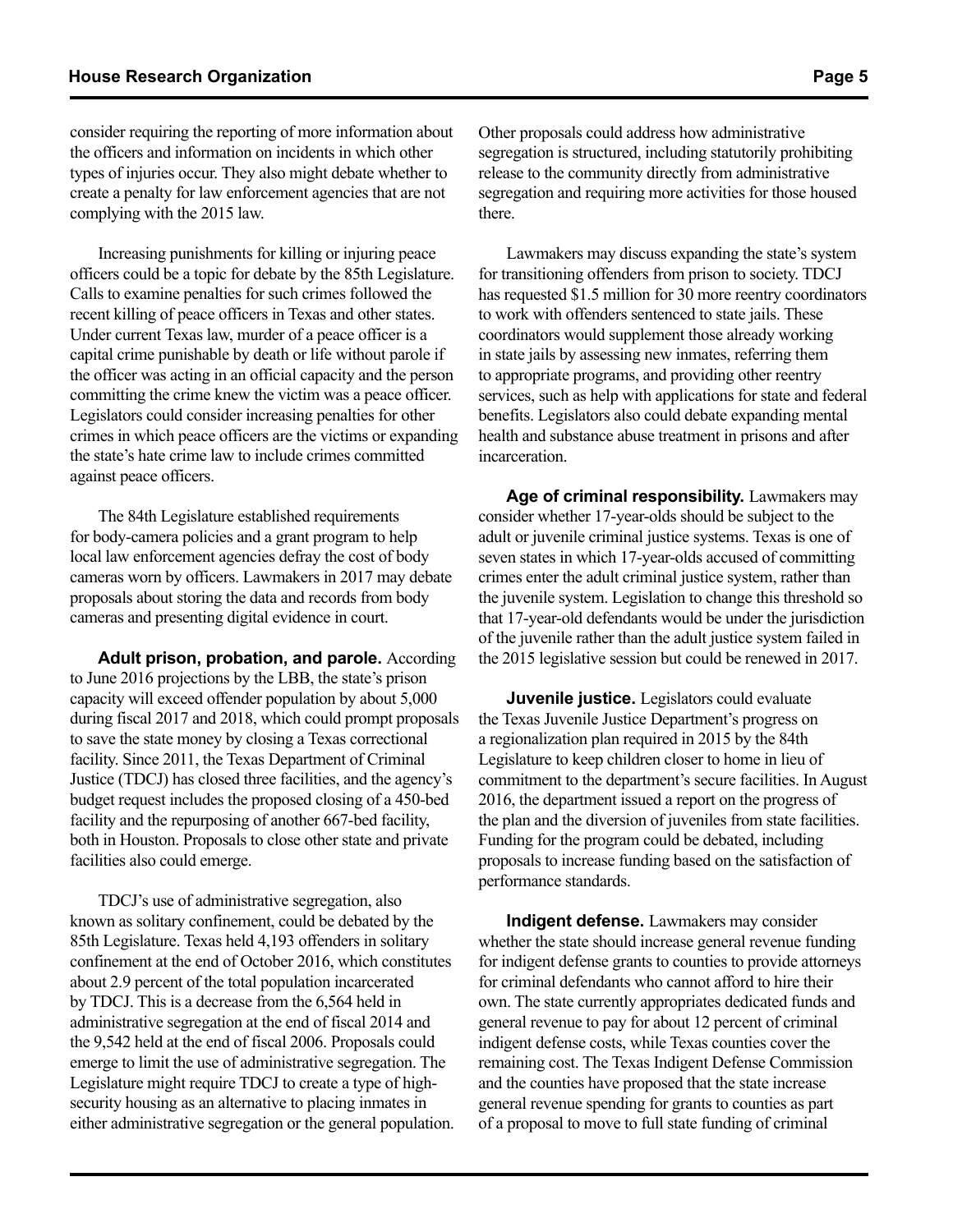indigent defense in fiscal 2022-23. A proposal that might be debated by the 85th Legislature would increase state general revenue spending from \$7.5 million during the current biennium to \$212 million in fiscal 2018-19, which is estimated to be half of the indigent defense costs during that budget period.

**Bail and pre-trial detention.** Lawmakers may discuss pre-trial detention and bail for those accused of crimes. Almost 75 percent of those in local jails in June 2016 were being held before their trials, excluding some federal inmates and parole violators, many because they could not post bail, according to a recent Texas Judicial Council report on pretrial practices.

Debate may include issues such as using risk assessments to give judges information for bail decisions, how to best supervise those released into the community pre-trial, the use of personal bonds that do not require cash or other sureties, and restrictions on who may be released on bail. Providing indigent criminal defendants with representation early in the process after an arrest could be a part of the discussions. Other proposals could include increased training on screening inmates after an arrest when making bail and supervision decisions.

**Jail safety and oversight, mental health care.**  Legislators may consider oversight, requirements, and standards for local jails. Proposals could address the health and safety of inmates, including medical care, physical safety, use of force, detoxification, and preventing jail suicides and deaths in custody. Discussions could include whether the authority of the Texas Commission on Jail Standards should be expanded, as well as proposals for independent oversight of inmate complaints, similar to the authority of the independent ombudsman in the juvenile system.

Other proposals could focus on mental health care in jails. Topics could include treatment in jails and after release, along with more mental health training for jail staff, revised screening methods of those arrested, and more state funding for mental health services. Proposals may emerge to divert jail-bound individuals with mental illness to mental health or addiction treatment settings and, under certain circumstances, to release more criminal defendants with mental illness on personal bond as they await trial. Expanding the use of specialty courts focused on substance abuse or mental health could be proposed.

**Marijuana.** The Legislature could consider reducing penalties for possession of small amounts of marijuana or other drugs. Proposals relating to marijuana possession could include reducing the penalty in some possession cases to a class C misdemeanor, replacing criminal penalties with civil fines, and requiring probation, treatment, or education programs in some cases. These changes could be limited to younger defendants or to those considered nonviolent. Proposals also could emerge to legalize marijuana following the Colorado model, where the drug is taxed and regulated in a manner similar to alcohol.

**Asset forfeiture.** Lawmakers may consider revising laws on asset forfeiture related to alleged crimes, which might include a proposal, similar to a 2015 New Mexico law, that would require a criminal conviction before property could be forfeited to a law enforcement agency. Legislators may discuss requiring that assets or their proceeds be sent to a fund outside the control of the local law enforcement agencies involved in the alleged crime and increasing the burden-of-proof requirements prosecutors must meet in forfeiture hearings. Other proposals could focus on requiring information about charges filed in each case to appear in a currently required audit report.

**Border security.** The 85th Legislature may discuss the appropriate level of funding for border security operations. Total state funding for border security for fiscal 2016-17 was \$800 million, according to the LBB. The funds were appropriated to six state agencies, with the Department of Public Safety (DPS) receiving \$749.8 million. A portion of that went to recruit, train, and equip 250 more troopers. In its 2018-19 budget request, DPS asked for an increase in that amount of almost \$300 million for border security efforts. The new funds would pay for 250 more troopers and several other items, including 5,000 more cameras and other equipment and technology, and to replace two helicopters and four planes.

**Enforcement of immigration law.** Lawmakers may debate the role of state and local law enforcement in enforcing federal immigration laws, including proposals to prohibit local entities from preventing peace officers from inquiring into the immigration status of individuals they arrest. Another proposal may be to prohibit local rules that limit cooperation with federal immigration enforcement, creating what are commonly known as sanctuary cities.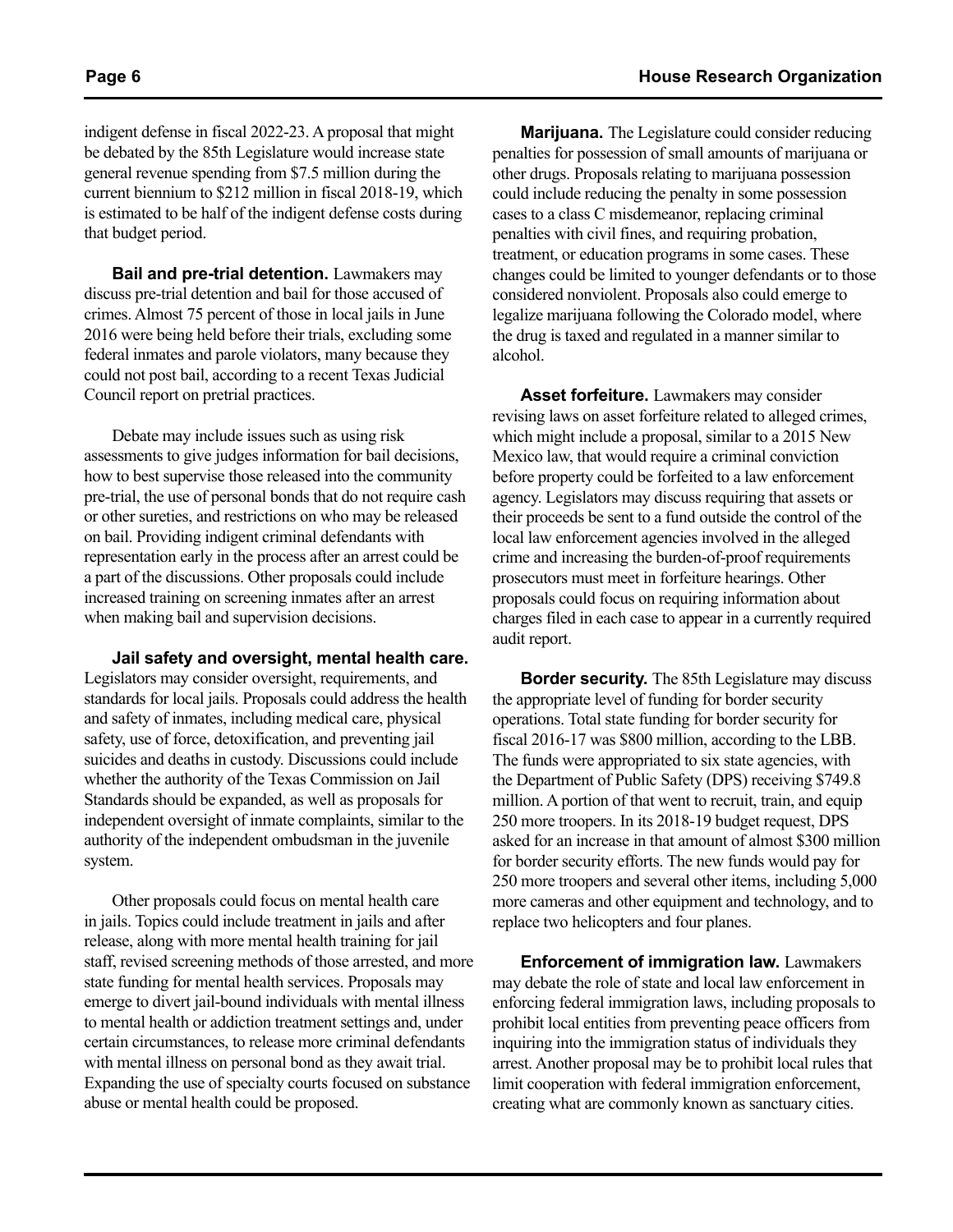**Criminal procedure.** Proposals for revising criminal procedures may be considered, including recommendations from the Timothy Cole Exoneration Review Commission established in 2015 by the 84th Legislature. These could include requiring electronic recording of custodial interrogations and creating regulations for the use of testimony from jailhouse informants.

## **Health and human services**

Proposals to reform Child Protective Services (CPS) and the foster care system could dominate the discussion on health and human services by the 85th Legislature. Lawmakers also could prioritize consideration of proposals addressing access to health care and abortion issues.

**Mental health.** Lawmakers may consider proposals to address mental health treatment in Texas, including proposals to address shortages of psychiatric treatment beds for both civil and forensic patients and to expand community treatment options, such as diverting individuals with mental health diagnoses from the criminal justice system and increasing access to licensed professional counselors.

**Child Protective Services.** Lawmakers may consider proposals to reform CPS at the Department of Family and Protective Services, continuing efforts in previous sessions to reduce worker turnover and prevent child abuse and fatalities. Proposals may focus on increasing the state's foster care capacity by expanding foster care redesign and reducing barriers to adoption, while increasing salaries and training for CPS staff.

**Medicaid managed care.** As most of the state's Medicaid programs continue transitioning to managed care, lawmakers may consider proposals to encourage health provider participation in the Medicaid network and to address provider reimbursement rates under managed care. Other proposals may include increasing transparency in the rate-setting process and protecting consumers from the negative impacts of disputes over out-of-network services.

**Sunset review of professional boards.** Several state health professional boards will undergo review by the Sunset Advisory Commission this session, including the Texas Medical Board, the Texas Board of Nursing,

and the Texas State Board of Pharmacy. Lawmakers may consider recommendations to authorize in statute the medical board's authority to inspect an unregistered pain management clinic and to adopt the Interstate Medical Licensure Compact. They also may consider tools needed to ensure safe dispensing of dangerous, highly addictive drugs to patients. A proposal may emerge to transfer the regulation of marriage and family therapists, professional counselors, and social workers from the Department of State Health Services to the Texas Department of Licensing and Regulation's newly created health professions division.

**Telemedicine.** The 85th Legislature may consider proposals to expand access to telemedicine in rural areas and to address issues with health insurance reimbursement for this treatment modality, which uses advanced telecommunications technology to connect a health care provider with a patient in a distant location. Proposals could include increasing access to telemonitoring for patients with chronic conditions and those in correctional facilities, addressing provider network adequacy issues in rural areas using telemedicine, and changing the way Texas regulates physicians' use of the technology.

**Fetal remains.** Lawmakers may consider proposals to limit the use of fetal tissue for research purposes. They also may consider proposals to place into statute agency rules requiring the burial or cremation of fetal remains.

**Kinship placements and adoption.** The Legislature could discuss proposals to increase adoption of foster children, including faith-based initiatives. Lawmakers also may consider increasing the use of kinship care, in which a foster child is placed with a relative.

**Human trafficking.** Lawmakers could discuss trafficking of children in the state's foster care system. They may consider ways to increase services for trafficking victims and to help the Department of Family and Protective Services identify, recover, serve, or care for children and youth who are victims of trafficking before placing them into foster care.

**Abortion.** The Legislature could consider proposals to regulate abortion. This could include prohibiting a person from performing a third-trimester abortion, including in cases in which the fetus has a severe and irreversible abnormality. Other proposals could include requiring abortion facilities to submit monthly, rather than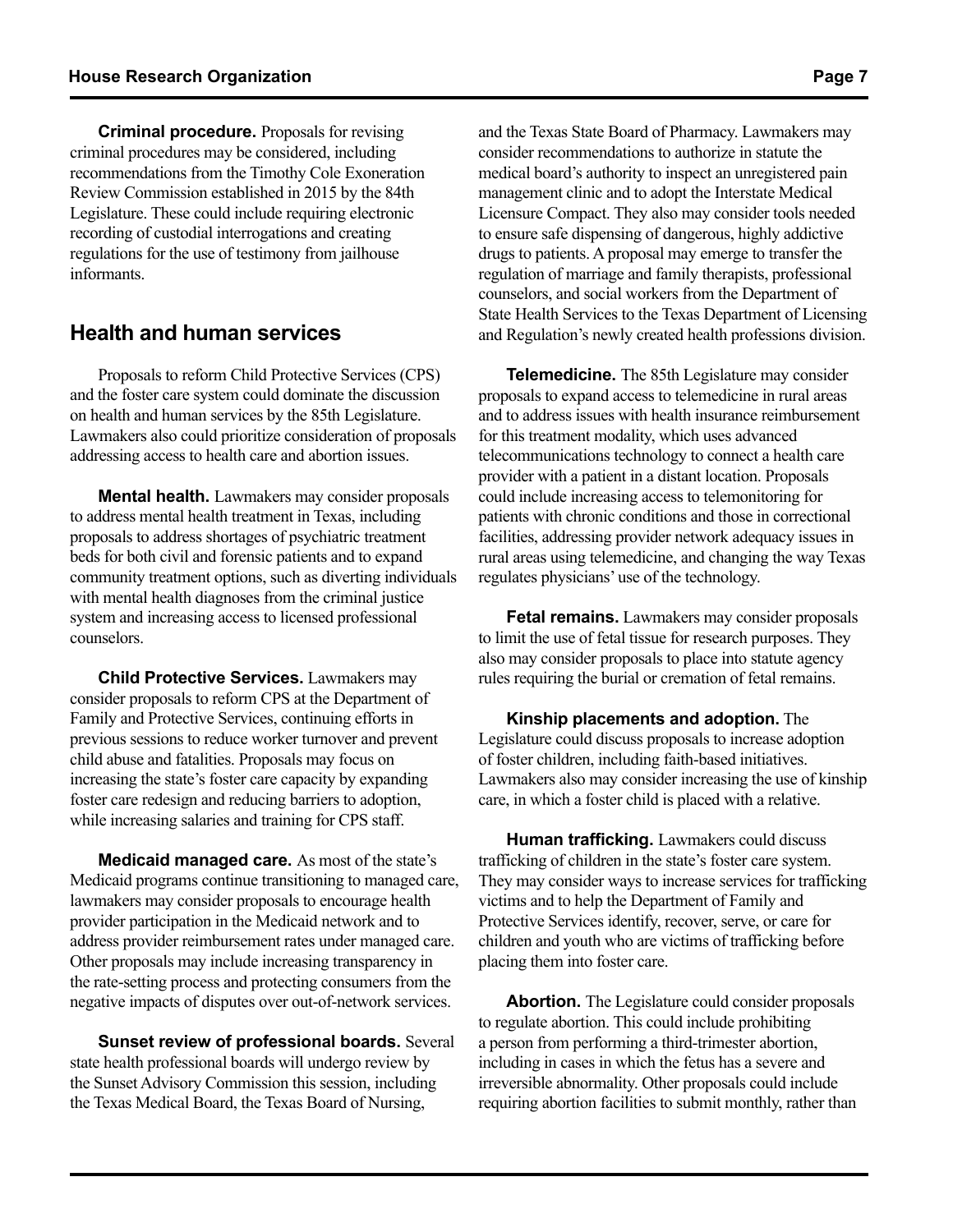annual, reports to the Department of State Health Services and to establish a secure electronic reporting system for those reports.

**"Wrongful birth" lawsuits.** Lawmakers may consider proposals to limit lawsuits in which parents claim that a doctor failed to properly warn of the risk of conceiving or giving birth to a child with certain birth defects.

**Freestanding emergency rooms.** As freestanding emergency rooms become more common in Texas, legislators may consider proposals to address related billing and advertising issues. Proposals may include prohibiting these facilities from charging an emergency room fee unless the treatment goes beyond a doctor's office visit. Legislators also may consider proposals to add freestanding emergency rooms to the balance billing mediation statute and to require these facilities to display signs distinguishing them from urgent care clinics.

## **Public education**

A 2016 ruling by the Texas Supreme Court that upheld the constitutionality of the school finance system means that the 85th Legislature will not be under a court order to change funding mechanisms for public education. Lawmakers, however, have been studying the funding system during the interim and could discuss changing the formulas used to distribute funds to local districts. Proposals also could arise to increase revenue for specific programs, such as pre-kindergarten and school facilities.

Proposals to address student testing and school accountability could be discussed, including whether the state should continue to provide an alternate pathway to graduation for certain students who have failed to pass all of their required state exams. The Legislature may consider proposals to expand school choice, including state-funded accounts that parents could use to pay for private school tuition and other authorized expenses. Proposals also may emerge to address improper relationships between educators and students.

**School finance.** The Texas Supreme Court in May 2016 ruled that the school finance system meets requirements in the Texas Constitution for an efficient, free public school system and does not function as

an unconstitutional property tax. The court said in its opinion that the Legislature is responsible for education policymaking but also that Texas students "deserve transformational, top-to-bottom reforms." The 85th Legislature may consider revisions to various aspects of school finance formulas.

Proposals could emerge to reduce reliance on a system known as recapture that redistributes local taxes collected by certain property-wealthy districts to lower-wealth districts. Recapture could receive further attention after a recent decision by voters in Houston ISD to reject sending local property tax revenue to the state for redistribution. As a result, the Texas Education Agency (TEA) instead will permanently remove pieces of commercial property from the district's tax rolls.

Lawmakers could consider revising or eliminating another feature of the current school finance system known as the Cost of Education Index, which was designed more than 20 years ago to help districts adjust for varying economic conditions across the state. Lawmakers also may debate budget increases for specific programs, such as high-speed internet access and pre-kindergarten.

Facilities funding could be another topic for discussion. Fast-growth school districts point to the increasing debt burden on their local taxpayers. Meanwhile, charter schools, which lack taxing authority and receive no state funding for facilities, are seeking funding to provide facilities for more students.

**Testing and accountability.** Lawmakers could consider extending a 2015 law that offers an alternate pathway to satisfy graduation requirements for high school students who have failed to pass one or two of their five required STAAR end-of-course exams. The law, SB 149 by Seliger, is scheduled to expire September 1, 2017. For eligible students, schools must establish an individual graduation committee (IGC) composed of educators and the student's parent to determine whether students who have passed all of their required courses are able to demonstrate content mastery through their coursework and other measurements. TEA data indicate that 2 percent of the class of 2015 graduates received their degrees through an IGC. Extending this law was among the recommendations to the 85th Legislature from the legislatively created Commission on Next Generation Assessments and Accountability.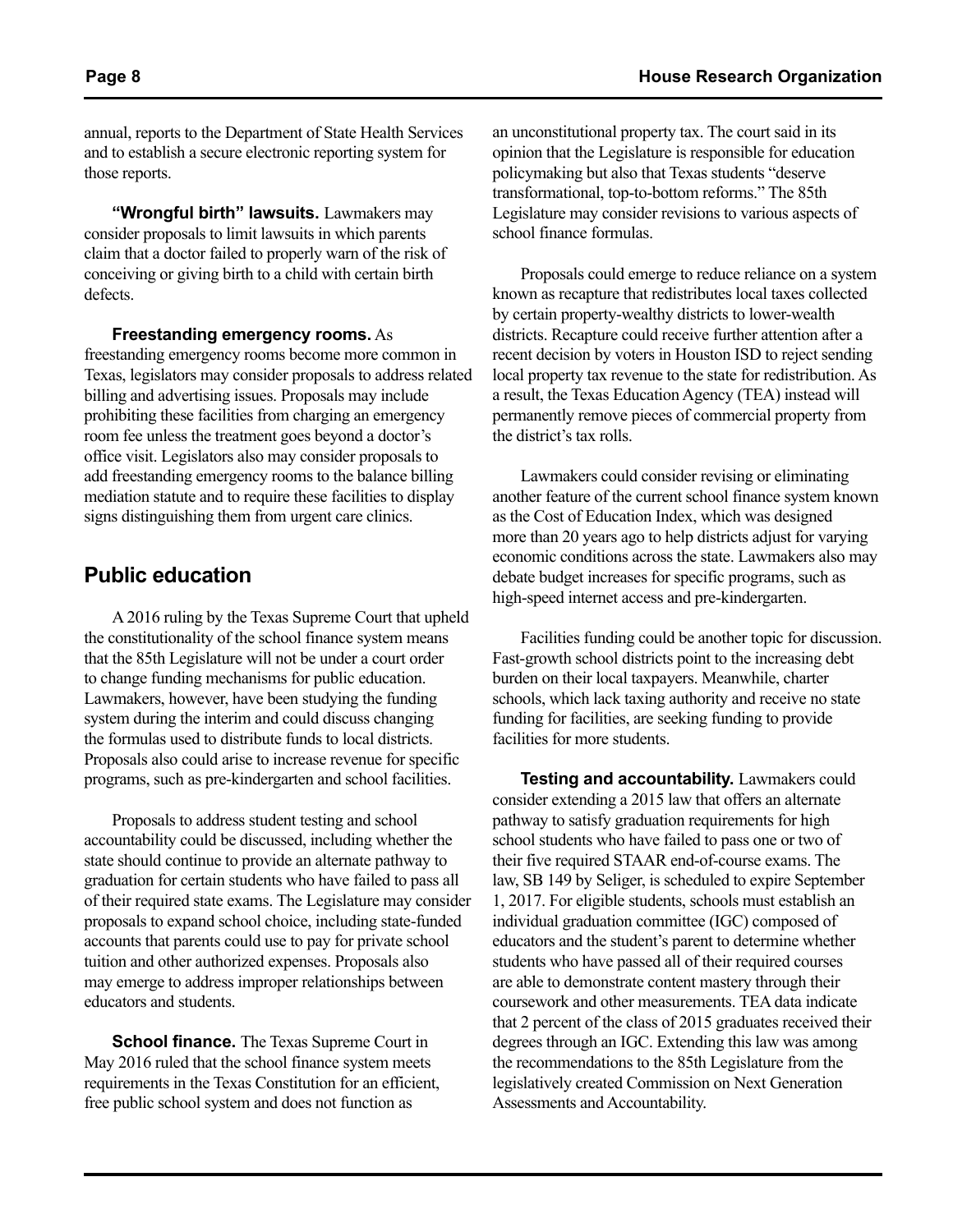Proposals also may emerge to further reduce statemandated testing and to repeal the soon-to-be implemented A-F rating system for school districts and campuses.

**School choice.** The 85th Legislature could debate proposals to provide state funding for education opportunities outside the traditional public school system. This could include a program to establish education savings accounts as a mechanism to pay for authorized expenses such as tutoring, private school tuition, or other education services. Another proposed program could involve providing tax credits for businesses that contribute scholarships for certain students to attend qualifying private schools.

**Educator misconduct.** Lawmakers may act to address cases involving allegations of improper teacherstudent relationships. Proposals could include additional funding and greater investigative authority for TEA, which investigates reports of educator misconduct. Legislators also could consider establishing criminal penalties for superintendents and principals who failed to report educators suspected of engaging in inappropriate relationships with students.

**Special education.** With questions raised about the availability of special education services for all qualifying students, lawmakers may consider an indicator used by TEA to monitor the percentage of students designated by a district for such services. They could debate whether such an indicator is needed and other proposals to ensure the appropriate use of special education programs.

**Retired teachers' health care.** For the second session in a row, the state's health insurance program for retired teachers is facing a major shortfall. The Teacher Retirement System of Texas estimates that TRS-Care will need between \$1.3 billion and \$1.5 billion to remain solvent through fiscal 2018-19. In addition to making budgetary decisions related to the shortfall, lawmakers may consider proposals to change the statutory contribution rates that provide funding for the program, revise eligibility requirements, or otherwise restructure the program.

The 84th Legislature in 2015 created a joint interim committee to study TRS-Care and make recommendations to sustain the plan. The committee's report recommends changing coverage for retirees under the age of 65, who the report says are driving up costs because they are not eligible for Medicare. Recommended options for those

younger retirees include state-funded health reimbursement accounts and high-deductible insurance plans in lieu of the current group health insurance.

## **Higher education**

Proposals related to higher education funding, including tuition and financial aid, likely will be considered by the 85th Legislature. Lawmakers may debate proposals to limit tuition increases, restructure financial aid programs, and address rising expenses from the Hazlewood tuition exemption program. Proposals also could emerge to expand community college baccalaureate degrees.

**Higher education tuition.** The 85th Legislature may consider proposals to address college affordability by reducing or limiting growth in tuition costs. They could consider eliminating a state requirement that public universities set aside 20 percent of the tuition they collect to provide financial assistance to students enrolled in the institution. Another proposal could be to limit the ability of the state's public universities to raise tuition unless they meet certain performance-based metrics, such as four-year graduation rates.

**Financial aid.** Proposals could emerge to restructure financial aid programs to support more students while providing incentives for students to graduate in less time. For instance, lawmakers could discuss limiting TEXAS Grants, the state's primary financial aid program, to the 120 hours required for most four-year degrees in order to discourage students from enrolling in unnecessary coursework. The Legislature also may consider awarding financial aid based on merit as well as financial need.

**Hazlewood exemption.** The Legislature may debate proposals on rising expenses to the state's public higher education institutions from the Hazlewood tuition exemption for Texas veterans and their families. The increasing cost has been attributed largely to the Hazlewood Legacy Program, which since 2009 has allowed veterans to pass any unused portion of the benefit to their children. Proposals may seek to limit students' eligibility for the Legacy Program based on various factors, such as the length of time a parent served in the military, or may reduce the number of hours that veterans may pass on to their children. Options also may include increasing state funding to institutions to cover the costs of the exemption.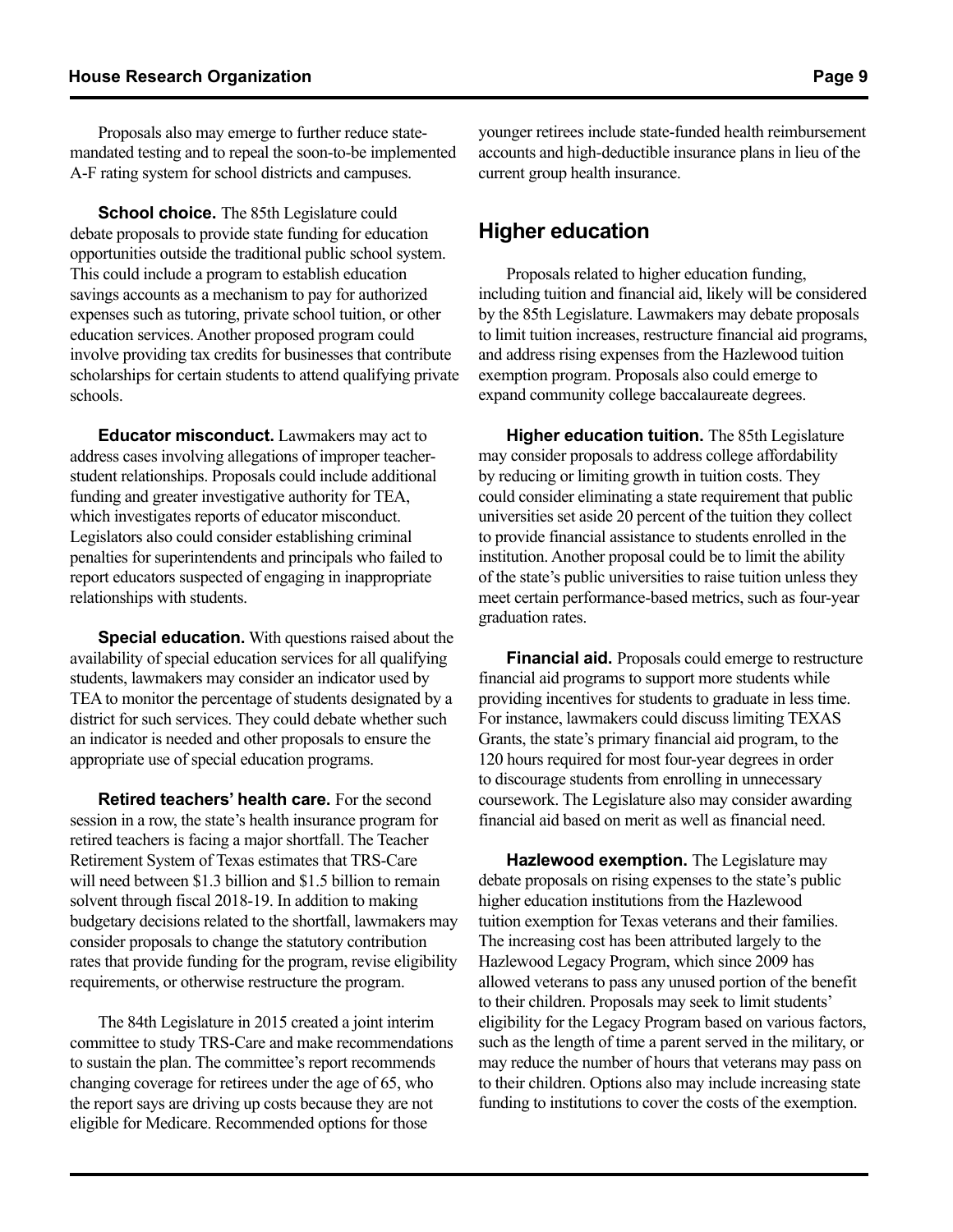**Adding or expanding campuses.** The 85th Legislature may consider requiring higher education institutions to gain approval from the Texas Higher Education Coordinating Board before creating or expanding a campus to a new physical location. Some have expressed concerns about the potential duplication of academic offerings or services by institutions in a given geographic area.

**Community college baccalaureate degrees.**  Legislators in 2017 may consider expanding community college baccalaureate degrees in areas such as applied science and nursing. HB 1134 by S. Davis, considered but not enacted in 2015, would have allowed the coordinating board to authorize certain baccalaureate degree programs at public junior colleges if specific criteria were met. The 85th Legislature may review similar proposals.

**Texas Dream Act.** Lawmakers may discuss revising the Texas Dream Act, which allows certain undocumented high school graduates to pay in-state tuition rates to attend public institutions of higher education in Texas. The law has been in place since 2001.

**Sexual assault on campus.** The Legislature may consider proposals designed to curb sexual assault at the state's colleges and universities. Lawmakers in 2015 enacted HB 699 by Nevárez, which required higher education institutions to adopt a policy on campus sexual assault. Legislation considered in 2017 could address the definition of sexual assault in state law or establish an online portal for reporting incidents. Options also could include implementing education about dating violence in Texas middle or high schools.

#### **Energy, environment, and natural resources**

Prominent topics in energy, environment, and natural resources may include proposals to manage the state's water resources and increase its water supply. Lawmakers also may consider proposals for continued support of the Alamo Complex master plan. Other proposals may address using unspent funds from programs designed to reduce emissions from vehicles and power plants.

**Water.** Lawmakers may consider proposals to address the water needs of the state's growing population. They could reexamine the benefits of establishing a state water

market, including ways to transport water from areas with abundant resources to water-insecure communities.

Lawmakers are expected to continue monitoring the performance of groundwater conservation districts. Proposals designed to improve district performance could address their permitting authority, discretion, or decisionmaking. One proposal could be to modify the regulatory authority of local districts and require state review and confirmation of districts' decisions on planning. Another proposal could involve statutory changes to require districts to consider the amount of water owned by the landowner when issuing permits.

**River authorities Sunset review.** The Central Colorado River Authority, Upper Colorado River Authority, Palo Duro River Authority of Texas, and Sulphur River Basin Authority is undergoing review this session by the Sunset Advisory Commission. The review will focus on the authorities' governance, management, operational structure, and compliance with legislative requirements.

While the authorities are not subject to being abolished, lawmakers may consider a recommendation to transfer the Central Colorado River Authority's functions and jurisdiction to the Upper Colorado River Authority. They also may debate recommendations applicable to all river authorities, such as requiring opportunities for public testimony at board meetings and other practices to improve accountability, openness, and transparency.

**Railroad Commission Sunset review.** The Texas Railroad Commission, which regulates the oil and gas industries, also is undergoing review this session by the Sunset Advisory Commission. This is the agency's third Sunset review since 2010. Review of the agency will include examining alternative organizational structures and assessing whether other state agencies could perform the commission's functions. Lawmakers could consider recommendations that include transferring contested hearings and gas utility oversight to other agencies, revising oil and gas monitoring to ensure public safety and environmental protection, and changing the agency's name to better reflect its functions.

**Vehicle emissions.** Lawmakers may consider proposals on how to use unspent funds from the Texas Emissions Reduction Plan (TERP) and the Low Income Repair and Assistance Program (LIRAP). Some fees collected that are dedicated to TERP and LIRAP have not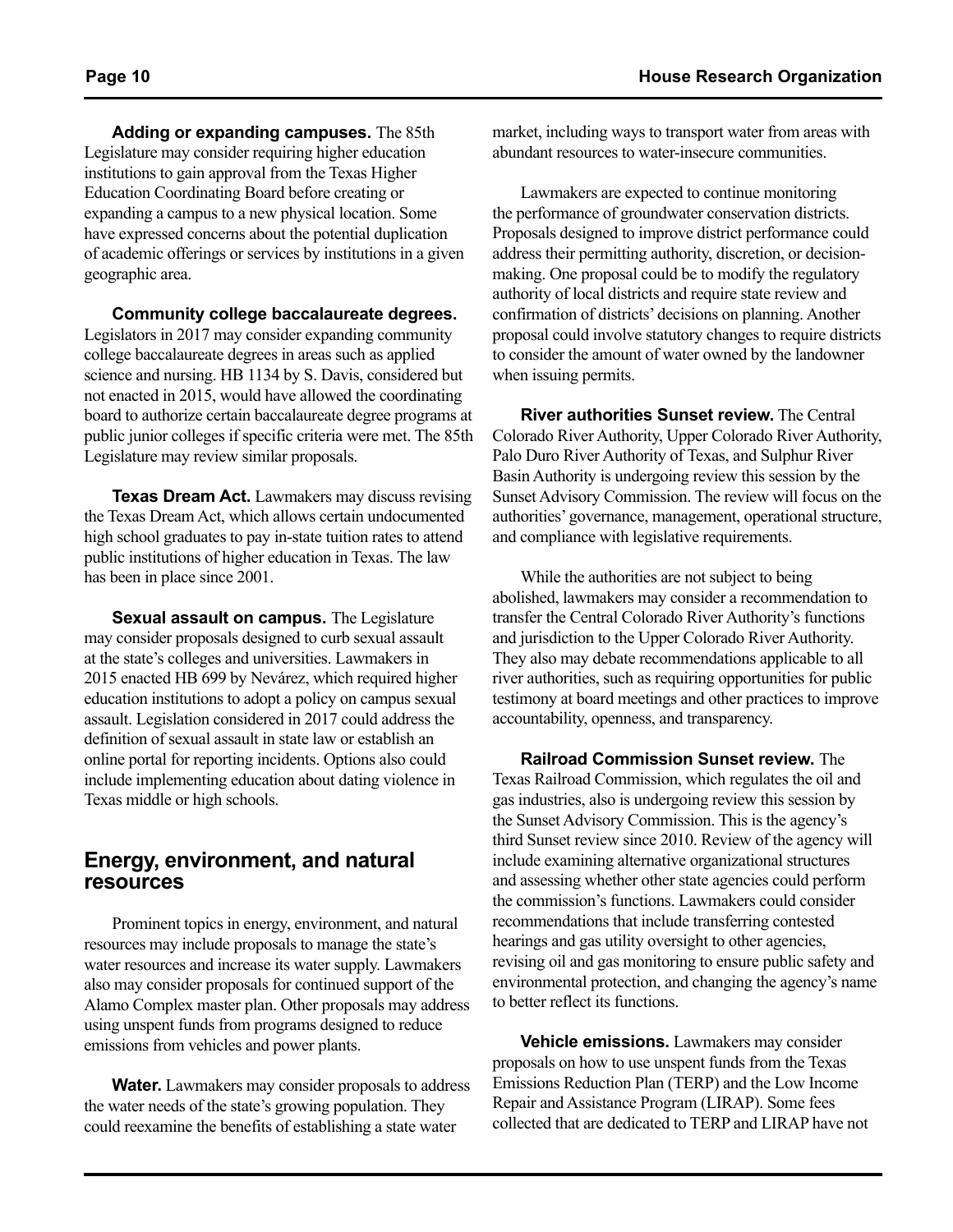been appropriated to either program in recent years, and proposals may emerge to dedicate the unspent funds for their intended purpose of reducing vehicular emissions.

**Electric grid security.** Legislators may consider proposals to secure the state's electrical grid. These could include developing a disaster preparedness plan, implementing threat protection, and setting recovery requirements to secure the grid from the threat of manmade electromagnetic pulse attacks, geomagnetic solar storms, and radio frequency weapons.

**Oil and gas royalty payments.** Lawmakers may consider requiring an operator drilling allocation wells to negotiate leases specifically designed for allocation wells. They also may consider whether the state should mandate a specific method of calculating royalty payments in such circumstances. Proposals also may emerge to require that severance tax refunds be passed on to the royalty owner.

**Alamo improvements.** Lawmakers may consider proposals for continued support of the master plan for the Alamo Complex in San Antonio, including preservation, operation, and maintenance needs. Proposals may include making adjustments to an Alamo account that currently exists in the treasury, as well as providing additional state funding.

**Chronic wasting disease.** The Legislature may consider proposals on regulation or ownership of breeder deer in Texas after chronic wasting disease was detected last year in white-tail deer bred at a facility in the state. Since identifying the disease in the breeder deer last year, the Texas Parks and Wildlife Department has adopted different iterations of rules limiting the movement and release of breeder deer and setting testing requirements for breeding facilities. Lawmakers may consider proposals to revise those rules in statute. Another proposal could be to establish that deer born in a facility or purchased by a breeder are the personal property of the breeder, rather than the property of the people of Texas as stipulated in the Public Trust Doctrine.

# **Transportation**

The 85th Legislature may consider options to improve mobility in Texas, including proposals addressing state contracting practices for road construction and

maintenance, the regulation of different modes of transportation, and the enforcement of traffic laws.

**TxDOT Sunset review.** The Texas Department of Transportation (TxDOT) is undergoing review this session by the Sunset Advisory Commission. Proposals in this area may relate to increasing transparency in project selection and changing oversight of TxDOT's 25 districts. Lawmakers also could consider contracting issues, such as whether to prefer disadvantaged businesses or create incentives for contractors to shorten construction time.

**Toll roads.** Lawmakers may consider ways to reduce reliance on toll roads to meet Texas' transportation needs. In 2015, the Legislature enacted HB 2612 by Pickett, which required the Texas Department of Transportation to publish a report on the feasibility of eliminating toll roads in Texas. The Legislature could consider dedicating additional portions of the motor vehicle sales tax or the gasoline tax to the highway fund in conjunction with proposals limiting toll roads.

**Transportation network companies.** The Legislature may consider regulating transportation network companies (TNCs) at the state level. TNCs, such as Uber and Lyft, are businesses that provide platforms, often through a website or smartphone app, to connect paying riders to drivers using personal vehicles. These companies are predominantly regulated by the municipalities where they operate, which set standards for drivers and require TNCs to use certain measures intended to increase public safety. Proposals may emerge to enact a state law preempting such municipal regulations.

**Photo-enforcement of traffic violations.** The Legislature may consider limiting the authority of local governments to levy penalties on tickets issued without a law enforcement officer present. Proposals could relate to red-light cameras or photo enforcement of school bus stoparm violations.

**Texting while driving.** Legislators may consider banning certain uses of cell phones while driving, such as texting, to reduce distracted driving, and proposals could include criminal or civil penalties.

**Driver Responsibility Program.** Lawmakers may consider changes to the state's Driver Responsibility Program, which authorizes DPS to impose surcharges on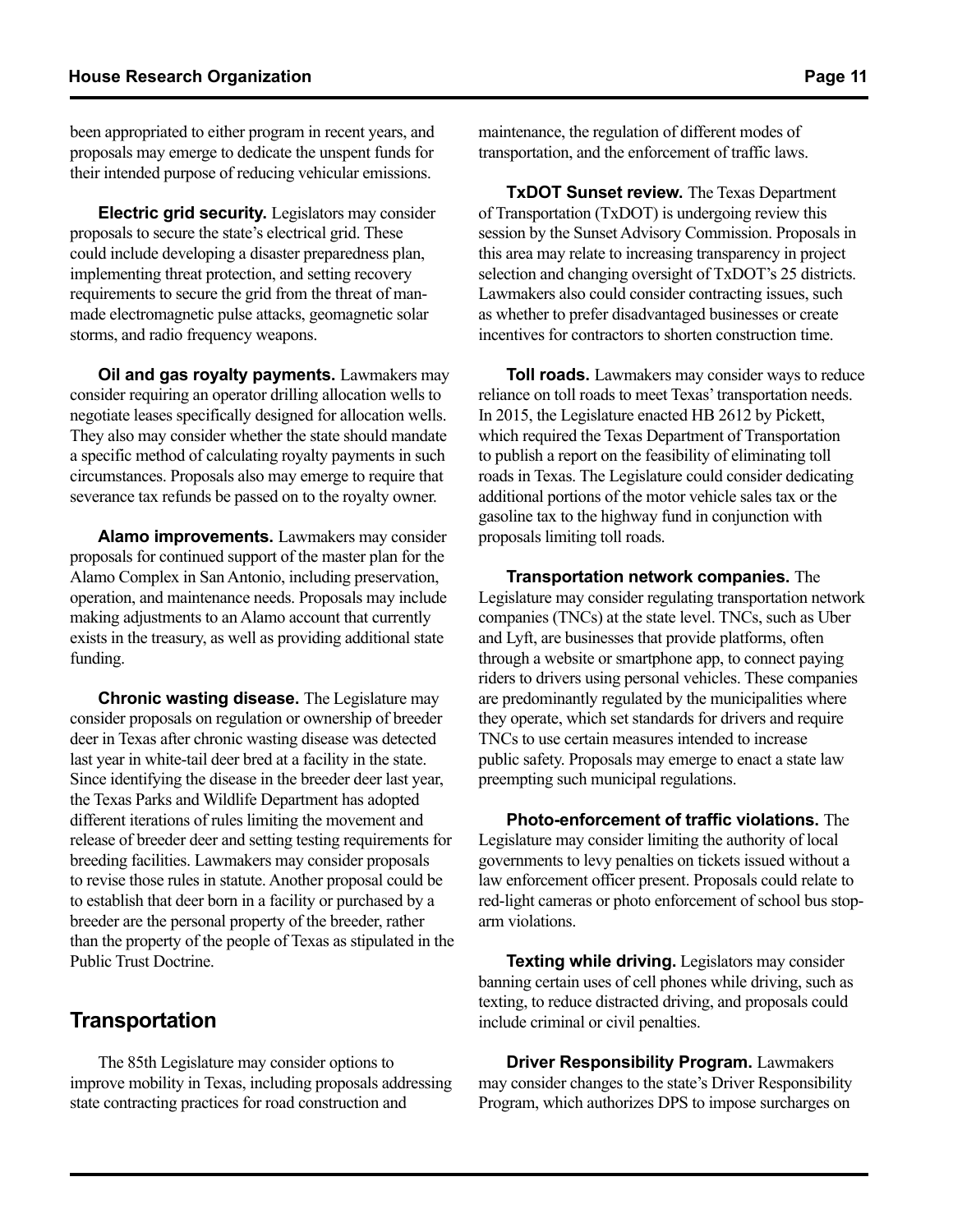- reducing surcharges or limiting the time frame during which they could be applied;
- requiring DPS to increase or expand amnesty programs;
- requiring DPS to increase or expand programs that reduce surcharges for low-income drivers;
- changing how drivers are notified of surcharges;
- revising which offenses are subject to the surcharges;
- giving DPS more ways to increase compliance; or
- eliminating the program.

**High-speed rail.** Lawmakers may consider proposals concerning the construction of a high-speed passenger rail system between certain major metroplexes in the state. Proposals may address a railroad's power to exercise eminent domain or prohibitions on state funding for high-speed passenger rail.

## **Government organization**

The 85th Legislature may consider proposals to change the items that may be presented for purposes of voter identification, as well as proposals for online voter registration, campaign finance disclosure, and cybersecurity.

**Voter ID.** Lawmakers in 2017 may revisit what constitutes acceptable voter identification following a recent U.S. appeals court finding that the state's voter ID law has a racially discriminatory effect. Temporary rules agreed upon by both parties in the voter ID lawsuit expanded the credentials Texans could show to cast a ballot in the November 2016 general election, but the issue remains under consideration by the courts. Proposals could emerge on what qualifies as approved voter ID in the state to address concerns by some about in-person voter fraud.

**Online voter registration.** Legislators may debate proposals that would allow eligible Texans to register to vote electronically. Currently, applicants must register in

person, by mail, or through a combination of faxing and mailing. HB 76 by Israel, considered but not enacted by the 84th Legislature in 2015, would have required the secretary of state to implement an online voter registration program. Lawmakers may consider similar legislation in the upcoming session.

**Public information.** The 85th Legislature may address concerns about the effects of a 2015 Texas Supreme Court decision in *Boeing Co. v. Paxton*. The decision changed the way a portion of the Public Information Act is interpreted by broadening the applicability of an exemption. Following the opinion, certain information that previously could have been considered public may be withheld under Government Code, sec. 552.104, which excepts from disclosure "information that, if released, would give advantage to a competitor or bidder." Proposals could seek to limit or clarify this exception to disclosure.

**Constitutional convention.** Lawmakers may consider proposals to seek a constitutional convention to amend the U.S. Constitution. Gov. Greg Abbott has called for Texas to help initiate such a convention, authorized under Article 5 of the U.S. Constitution upon application of the legislatures of two-thirds of the states. Proposed issues for an Article 5 convention could include requiring a balanced federal budget and granting more authority for states to override a federal law, federal regulation, or U.S. Supreme Court decision. Any amendments adopted by an Article 5 convention would have to be ratified by the legislatures of three-fourths of the states.

**Advertising public notices.** Lawmakers may consider proposals to address how certain government notices are advertised to the public. Current law requires public notice of certain government activity to be published in local newspapers. The 84th Legislature created a committee to study the issue. The committee recommended retaining for now the requirement that government entities place notices in print media. To allow for further study, proposals may emerge in 2017 to require political subdivisions to report specifically on the amount they spend publishing public notices because they often aggregate that amount with other advertising expenditures for reporting purposes. Legislation also may emerge that would create a central website where public notices appeared online in addition to being printed in a newspaper.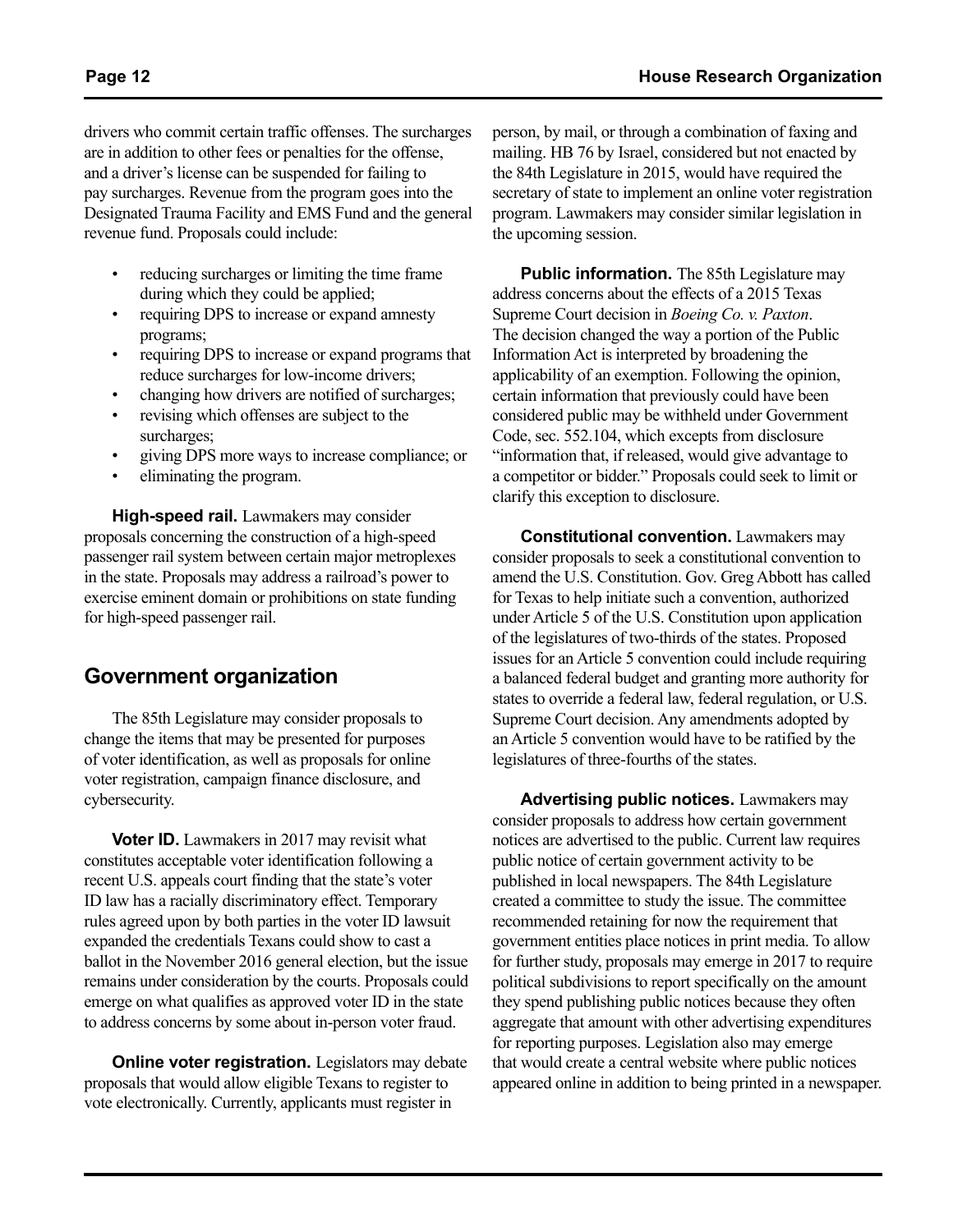**Cybersecurity.** Lawmakers may consider proposals on cybersecurity and the protection of personal and financial information held by the state, local governments, financial institutions, and businesses. Proposals could emerge to require agencies to include in their agency security plans an acknowledgement that the agency heads have been made aware of risks revealed during their plans' preparation. Other options could include ensuring that funding is available to replace outdated information systems, also called "legacy systems," and investing in higher education cybersecurity programs to increase the number of cybersecurity practitioners in Texas.

**Public employees.** Legislators may debate whether the state of Texas and other governmental entities should continue voluntary withholding from public employees' salaries for payment of union dues. Another issue that could be discussed involves the inconsistent use by state agencies of emergency and administrative leave for state employees. The State Auditor's Office found that some agencies have granted the leave for reasons other than those stated in statute, including as severance payments to fired workers, and has recommended that the Legislature clarify statutory provisions for the use of emergency and administrative leave.

**Campaign finance.** Changes to laws on information contained in campaign finance and personal finance statements for elected officials and candidates for public office could be discussed during the 2017 regular legislative session. Lawmakers may debate the requirements for disclosing when elected officials have a substantial interest in an entity doing business with the state, the extent to which officeholders must disclose the personal finances of their spouses and other close family members, and the process for reviewing complaints.

**Public pensions.** The stability of certain municipal pension systems that are subject to joint administration by the Legislature and local officials could be discussed during the upcoming session. Lawmakers could debate plan design changes for certain municipal retirement systems that are facing major funding shortfalls, including public pension systems in Dallas and Houston. To ensure longterm funding of municipal pension systems subject to joint state and local administration, the 85th Legislature also could consider proposals to limit local authority to decide on plan designs.

### **Regulatory issues**

Proposals in the regulatory arena that might come before the 85th Legislature include those to change gun regulation and licensing fees, to combat financial exploitation of the elderly, to change the regulation of short-term lending, and to restrict the use of public bathrooms and other facilities to persons based on their biological sex.

**Gun regulation.** Legislators could debate changes to the laws governing where individuals with licenses may carry handguns. In 2015, the 84th Legislature created a process to challenge handgun bans by state agencies and local governments on certain government premises. The attorney general received authority to investigate citizen complaints about these bans and to sue local governments if a ban was believed to be unlawfully restrictive. The process has been used to challenge bans on various types of government premises, including buildings with courtrooms. At least two of these disputes have resulted in the attorney general's office filing lawsuits against local governments. Legislators could consider proposals that would address the questions raised in these lawsuits by explicitly allowing gun bans in buildings that contain courtrooms.

Legislators also could consider proposals to examine the fees for handgun licenses, as well as those allowing people to carry handguns without a state license, sometimes referred to as "constitutional carry."

**Multiple occupancy bathrooms.** The use of multiple occupancy bathroom and changing facilities by transgender individuals may be a topic for debate during the 2017 legislative session. Proposals could include requirements that public entities such as cities, counties, and school boards restrict the use of such facilities to persons based on their biological sex.

**Religious liberty.** The Legislature may discuss targeted proposals on religious liberty that could help individuals, businesses, and organizations avoid litigation. Debates could include those on proposals to allow faith-based adoption and foster care agencies to make placement decisions based on their religious beliefs or to allow small businesses and privately owned corporations to avoid providing goods and services for same-sex weddings.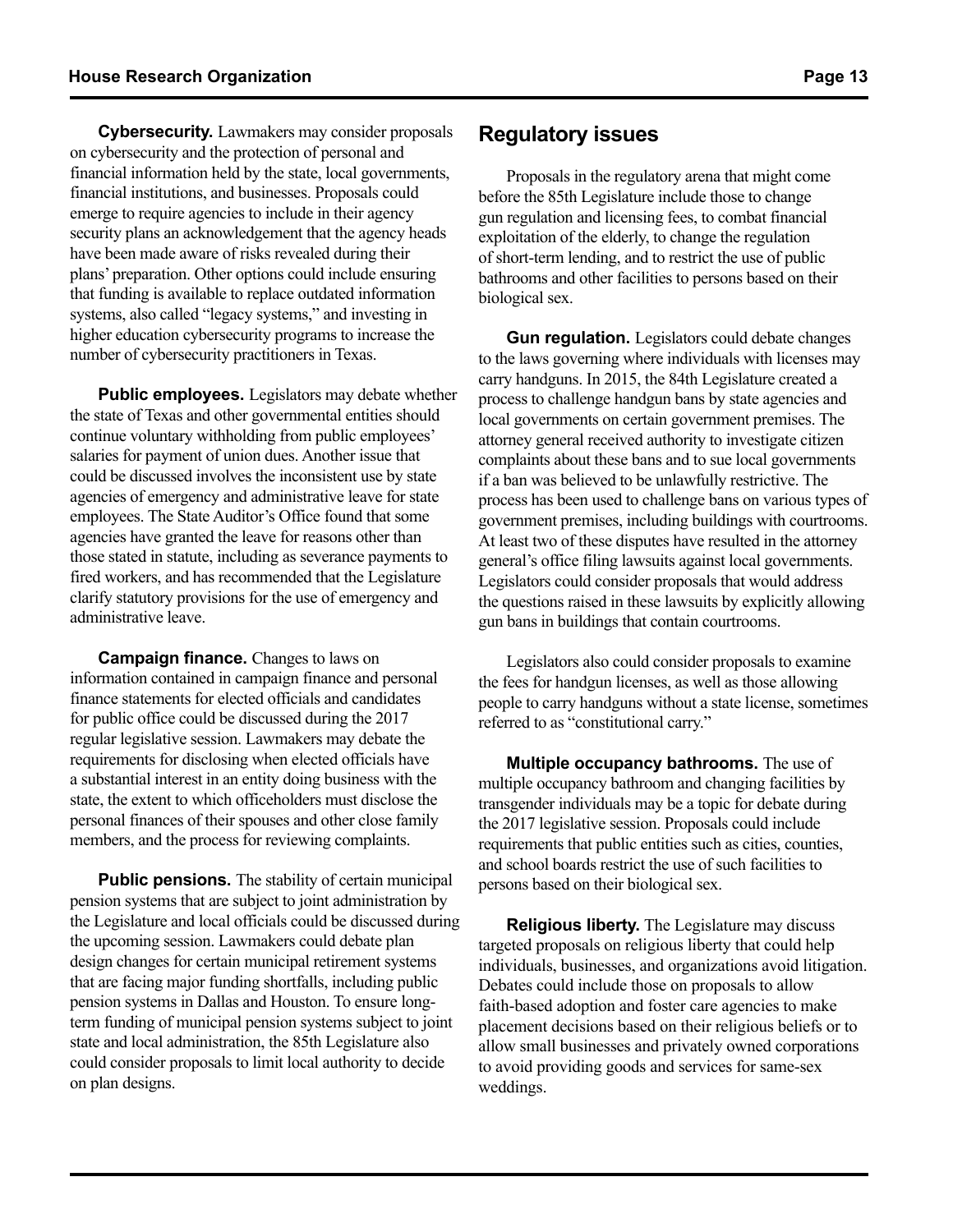**Payday and auto title lending.** State lawmakers in 2017 may review legislation related to short-term lending, including payday and auto title lending. Proposals could include applying statewide a local ordinance adopted by various Texas cities that limits a loan amount based on the borrower's income, among other provisions. Other proposals may require documents provided by short-term lenders to consumers to be available in both English and Spanish. Debate about short-term lending legislation could be affected by uncertainty about federal rules proposed by the Consumer Financial Protection Bureau on payday and auto title lending and potential discrepancies among federal, state, and local policies.

**Elder financial exploitation.** With the state's aging population projected to increase substantially over the next 10 to 20 years, lawmakers may consider proposals to target financial exploitation of elderly Texans. These proposals could include providing mechanisms for financial institutions and securities broker-dealers to make a report and hold a senior's funds without liability if exploitation of the client was suspected. Options also may include expanding statewide a program by the Office of Court Administration that monitors guardianships in several counties and that aims, in part, to protect wards from financial abuse.

**Alcohol regulation.** Lawmakers could explore several proposals on regulating and selling alcohol, including the repeal of laws that restrict alcohol sales on Sunday. They also could consider changes to the current three-tier system that regulates and separates the manufacturing, distributing, and selling of alcohol. Proposals could include those to allow big-box retail chains to sell liquor, which currently is restricted to liquor package stores.

Lawmakers may revisit the issue of powdered alcohol, which can be added to water to a make alcoholic beverages, such as vodka or rum, or a mixed drink, such as a margarita or mojito. Texas law does not mention powdered alcohol, and in 2015, lawmakers considered, but did not approve, a ban on the product. In 2017, legislators may debate proposals to explicitly legalize, tax, and regulate powdered alcohol, as well as calls to ban it.

**Fantasy sports.** Legislators may examine the state's approach to daily fantasy sports wagering. Fantasy sports leagues such as DraftKings and FanDuel allow players to form fantasy teams of professional or collegiate athletes

and wager on them as they compete based on performance statistics. In January 2016, the attorney general issued an opinion (KP-0057) stating that a court likely would determine that participating in daily fantasy sports leagues betting is illegal gambling under Texas law. Lawmakers may debate whether the wagering should be defined explicitly as legal or illegal gambling under Texas law or brought under state regulation. Proposals to legalize daily fantasy sports betting could involve designating the activities as games of skill, rather than chance.

# **Judiciary and civil jurisprudence**

In the areas of judiciary and civil jurisprudence, lawmakers could consider the issue of lawsuits relating to hailstorm insurance claims. Proposals also could emerge to increase compensation for judges, with the 2016 report of the Judicial Compensation Commission recommending such a change. In addition, legislators may debate measures designed to improve court security and revise the system for selecting grand jurors.

**Hailstorm lawsuit reform.** Lawmakers may consider issues relating to lawsuits over insurance claims for property loss due to hailstorms. Proposals could address notifications to insurers before a lawsuit is filed, limiting the personal liability of agents or others as individuals involved in claims, and restrictions on or penalties for certain actions to solicit clients for lawsuits.

**Court security.** While local officials generally are responsible for court security, the Texas Judicial Council in October 2016 issued recommendations on the topic that could prompt state action. These include revising current statutory requirements on reporting courthouse security incidents, requiring local court security committees and training for those involved in court security, and funding court security partially through state general revenue. Other recommendations include revising current laws that allow judges to have their personal information delisted from some public records, including extending some delisting to spouses and making some delisting automatic. Still others involve allocating state resources to the Department of Public Safety to provide security at the department's discretion to threatened or attacked judges.

**Jury selection.** In 2015, the 84th Legislature revised the state's system for selecting grand jurors to require that grand jurors be selected and summoned in the same way as